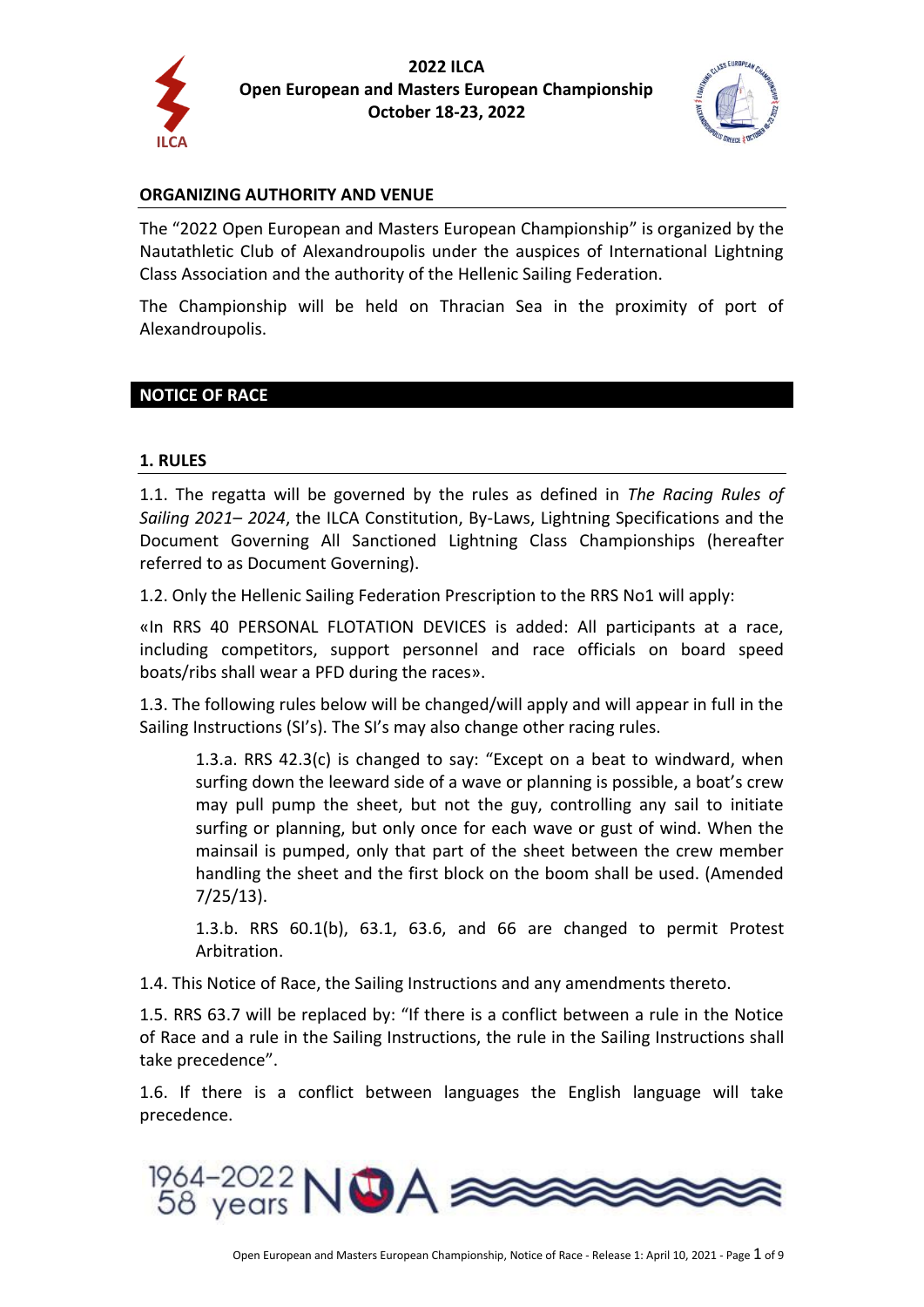



## 1.7. INFORMING THE RACE COMMITTEE.

A boat intending to protest or request redress based on an incident in the racing area that she is involved in or sees shall, at the first reasonable opportunity after she finishes, inform the race committee at the finishing line of her intent to protest or request redress and, when applicable, the identity of the protestee.

#### 1.8. CHANGES IN HEARING PROCEDURES

This rule applies to all hearings except hearings under RRS 69. If the protest committee is able to assemble the parties to a hearing before the protest or redress time limit, it may begin the hearing and may waive the requirements of RRS 61.2 or 62.2.

1.9. The ILCA document governing is implemented as follows:

1.9.a. VIII.3: Time limit shall be two (02) hours. If no boat rounds the first mark within forty-five (45) minutes, the race shall be abandoned and, if possible, resailed.

### **2. ADVERTISING**

2.1. Competitor advertising will be according to World Sailing Regulation 20 and according to Article VIII, paragraph 2 of the Document Governing; advertising on sails is not permitted.

2.2. Boats may be required to display advertising chosen and supplied by the Organizing Authority (OA).

#### **3. ELIGIBILITY AND ENTRY**

3.1. The regatta is open to boats of the Lightning Class.

3.2. The skipper must be Life or Active Member or Associate of the ILCA. Crew must be Life, Active, Associate or Crew Members of the ILCA

3.3. Competitors must meet the requirements of RRS 75.1

3.4. Master qualifications: The skipper must be at least 50 years old and the total crew age must be at least 130 years as of 31st Dec 2022.

3.5. Boats meeting the criteria may simultaneously compete in European and Masters Championships.

3.6. Boats must hold a valid Measurement Certificate, and must display a valid mast royalty decal. Measurement certificates must be presented at time of measurement.

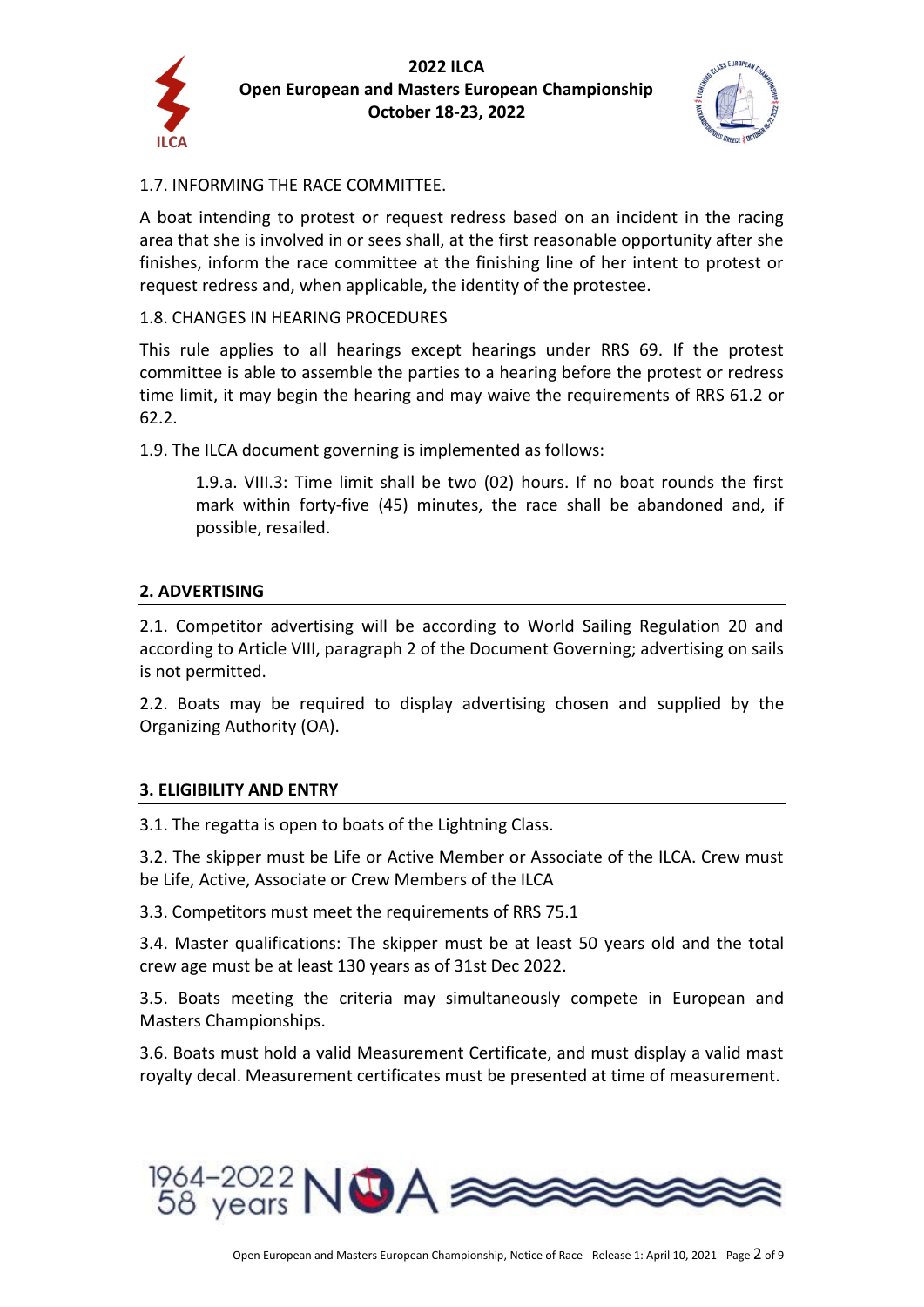

# **4. CONTACT DETAILS**

4.1. International Lightning Class Association (ILCA) Laura Jeffers, Executive Secretary 1528 Big Bass Drive Tarpon Springs, FL 34689 Phone: (727) 942-7969 Fax: (727) 942-0173

Skype: ilcaoffice

E-mail: office@lightningclass.org

4.2. Nautathletic Club of Alexandroupolis

P.O Box 40, Alexandroupolis port

P.C 68132 Alexandroupolis

Tel: +30 25510 28299

Fax: +30 25510 28577

Email: secretary@noalex.gr

Web site: [www.noalex.gr](http://www.noalex.gr/)

4.3. Event Shore Manager Angelos Simsirikis Tel: +30 6977253263 Skype: angelosims

Email: simsirikis@hotmail.com

# **5. ENTRIES**

5.1. Registration forms are available from the N.C Alexandroupolis secretariat. Registrations may also be completed on-line in the following site:

<https://lightningeuropeans2022.noalex.gr/>

5.2. A completed entry form must be sent to [secretary@noalex.gr](mailto:secretary@noalex.gr) or completed online no later than September 30 2022, accompanied with the entry fee to be paid to the Nautathletic Club of Alexandroupolis (NOA) at the following bank account:

Piraeus Bank : Beneficiary: Nautathletic Club of Alexandroupolis

IBAN : GR51 0172 3500 0053 5000 4336 177 // SWIFT/BIC : PIRBGRAA

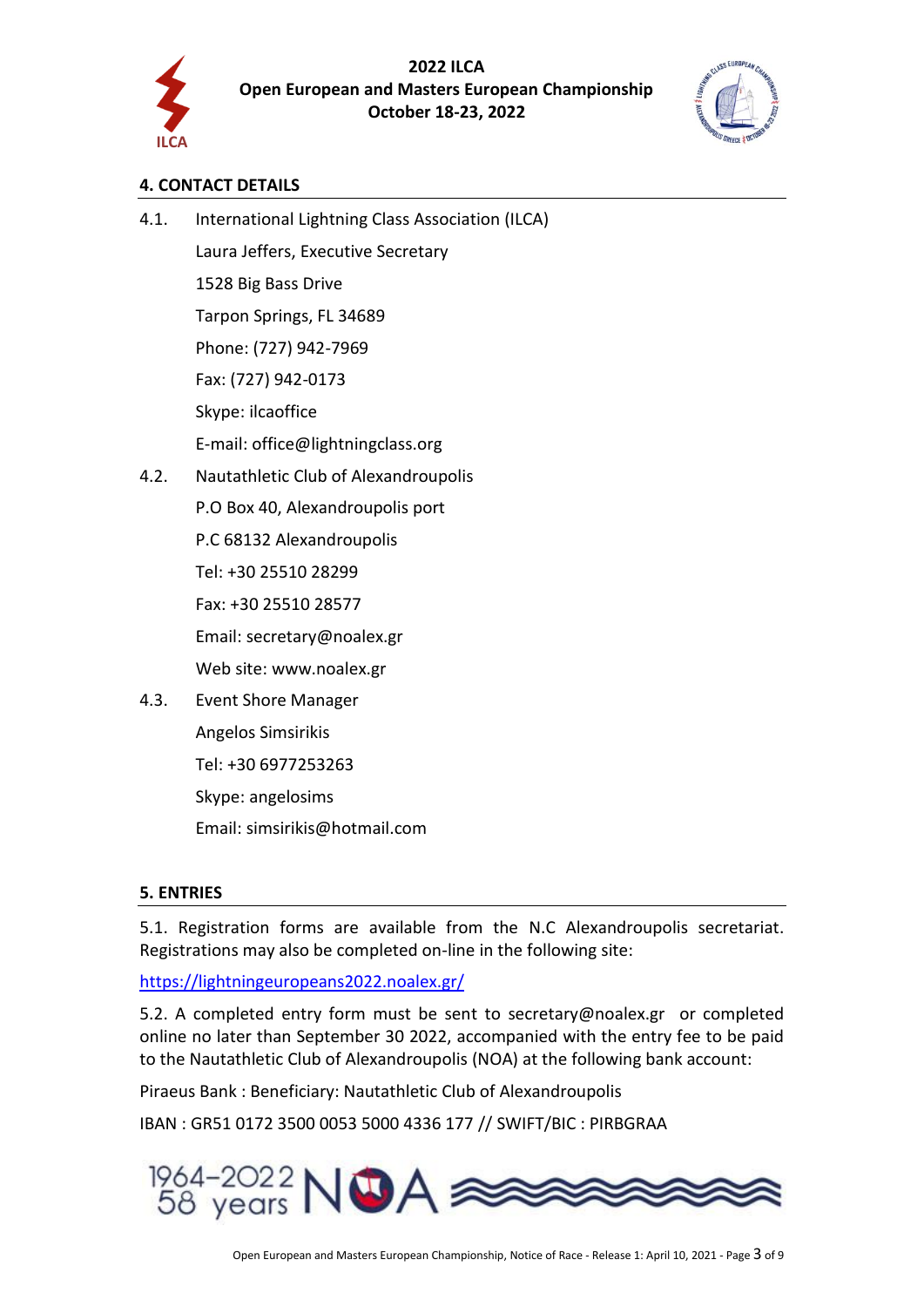



(please include the skipper's name and/or Sail Number in the bank transfer order).

5.3. Entry forms received after September 30 will be subject to a late fee (as per NOR 7.1.b)

5.4. Entries will be accepted until October 18, 2022.

5.5. Competitors should also indicate the expected number of accompanying parents, friends and coaches to help the OA plan trips and events accordingly.

5.6. Copies of the following documents must be submitted either by e-mail to [secretary@noalex.gr](mailto:secretary@noalex.gr) or at registration:

5.6.a. Valid International Measurement Certificate

5.6.b. Confirmation of Club membership or license and a valid proof of identity , e.g. passport.

5.6.c. ILCA Membership Card.

5.6.d. Confirmation of third-party liability insurance as per NOR 24 (€540.000,00)

### **6. REGISTRATION**

6.1. Registration and measurement of boats and sails will be held from 09:00 to 17:00 on October 18. Measurement will continue also on October 19 from 09:00 to 14:00.

6.2. All competitors, coaches and support personnel shall complete onsite registration at N.C Alexandroupolis before October 18 2022, 17:00 hrs.

# **7. FEES**

7.1. Required fees are as follows:

7.1.a. €300 per boat, payable by bank transfer until entry closing date the latest.

7.1.b. Entry forms received after September 4 will be subject to a late fee of €60,00 per boat (€360,00 totally).

7.1.c. Payment at the Regatta Office in cash or by credit card is possible, but the entry will then be considered as a late entry.

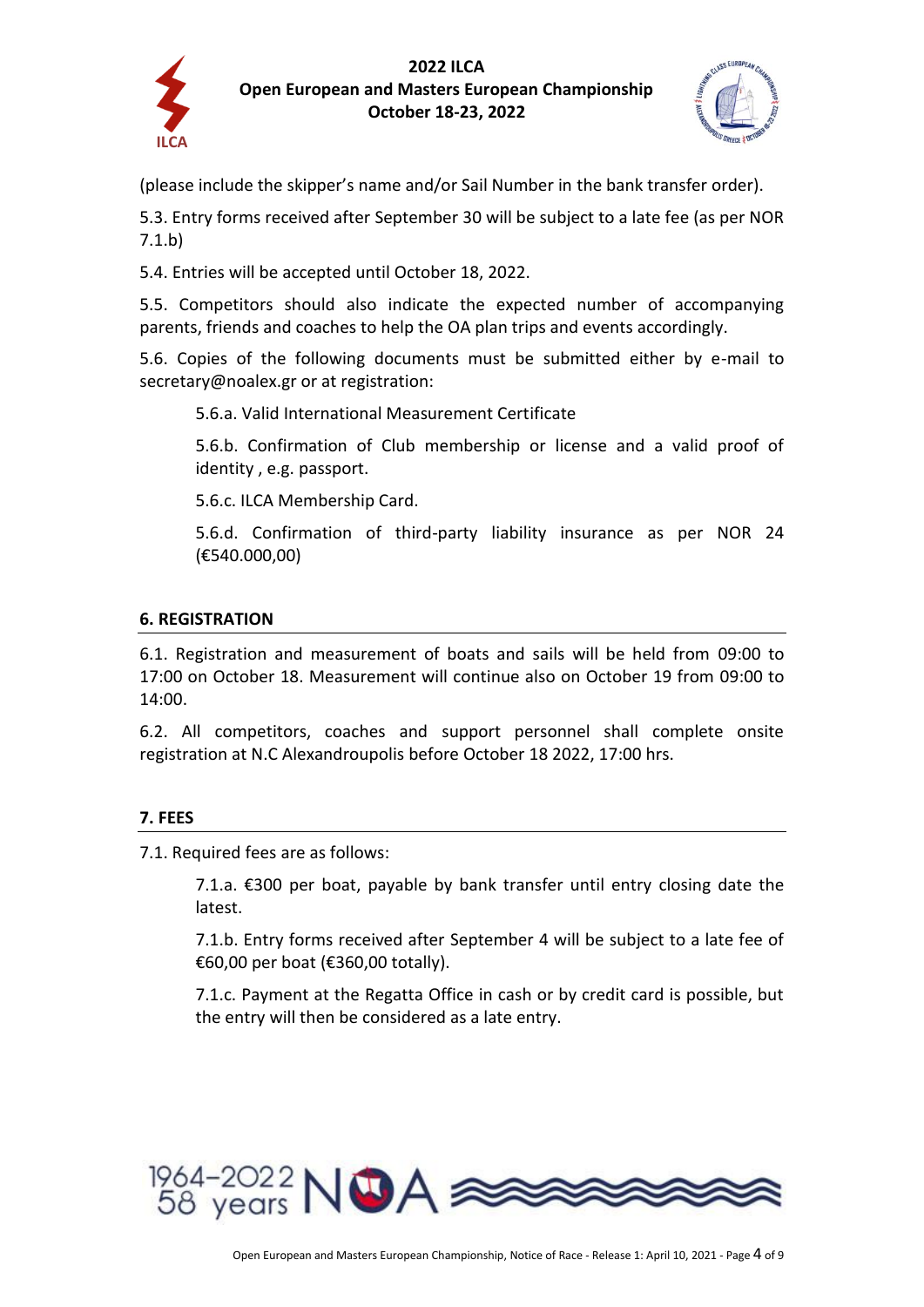

**2022 ILCA Open European and Masters European Championship October 18-23, 2022**



| <b>8. SCHEDULE</b> |  |
|--------------------|--|
|                    |  |

| Tuesday October 18   | Registration, Boats & Sails Measurement 09:00-18:00                               |
|----------------------|-----------------------------------------------------------------------------------|
| Wednesday October 19 | Boats & Sails Measurement 09:00-15:00                                             |
|                      | Practice Race 16:00                                                               |
|                      | Opening Ceremony and Reception at N.O.A 20:30                                     |
| Thursday October 20  | Races - 1st Warning signal TBA                                                    |
| Friday October 21    | Races - 1st Warning signal TBA                                                    |
| Saturday October 22  | Races - 1st Warning signal TBA- Price giving and Closing<br>Ceremony at N.O.A TBA |
| Sunday October 23    | Reserved day.                                                                     |
|                      | Tour at Evros River 10:00-14:00 (to be confirmed)                                 |

8.1. No warning signal will be given on Saturday, October 22, 2022 after 16:00**.**

8.2. Total number of races: 9

8.3. No more than 3 races will be sailed each day, unless specified differently by race committee.

8.4. The Race Committee may adjust the sailing schedule to suit the weather conditions.

# **9. MEASUREMENTS**

9.1. Boats, sails, spars and equipment may be measured and inspected in accordance with ILCA By Laws Article VIII.

9.2. A maximum of one (1) main, two (2) jibs and two (2) spinnakers will be measured and approved for the Regatta. All sails shall have Official ILCA Royalty Labels. Mainsail and spinnaker numbers shall be the same. Competitor mainsails are required to display the competitor's country designation.

#### **10. SAILING INSTRUCTIONS**

10.1. The Sailing Instructions will be available at the N.C Alexandroupolis Secretariat during the registration.

10.2. Preliminary Sailing Instructions will be posted at least one month prior the Championship on the event website<https://lightningeuropeans2022.noalex.gr/> and on official notice board at<https://www.racingrulesofsailing.org/>

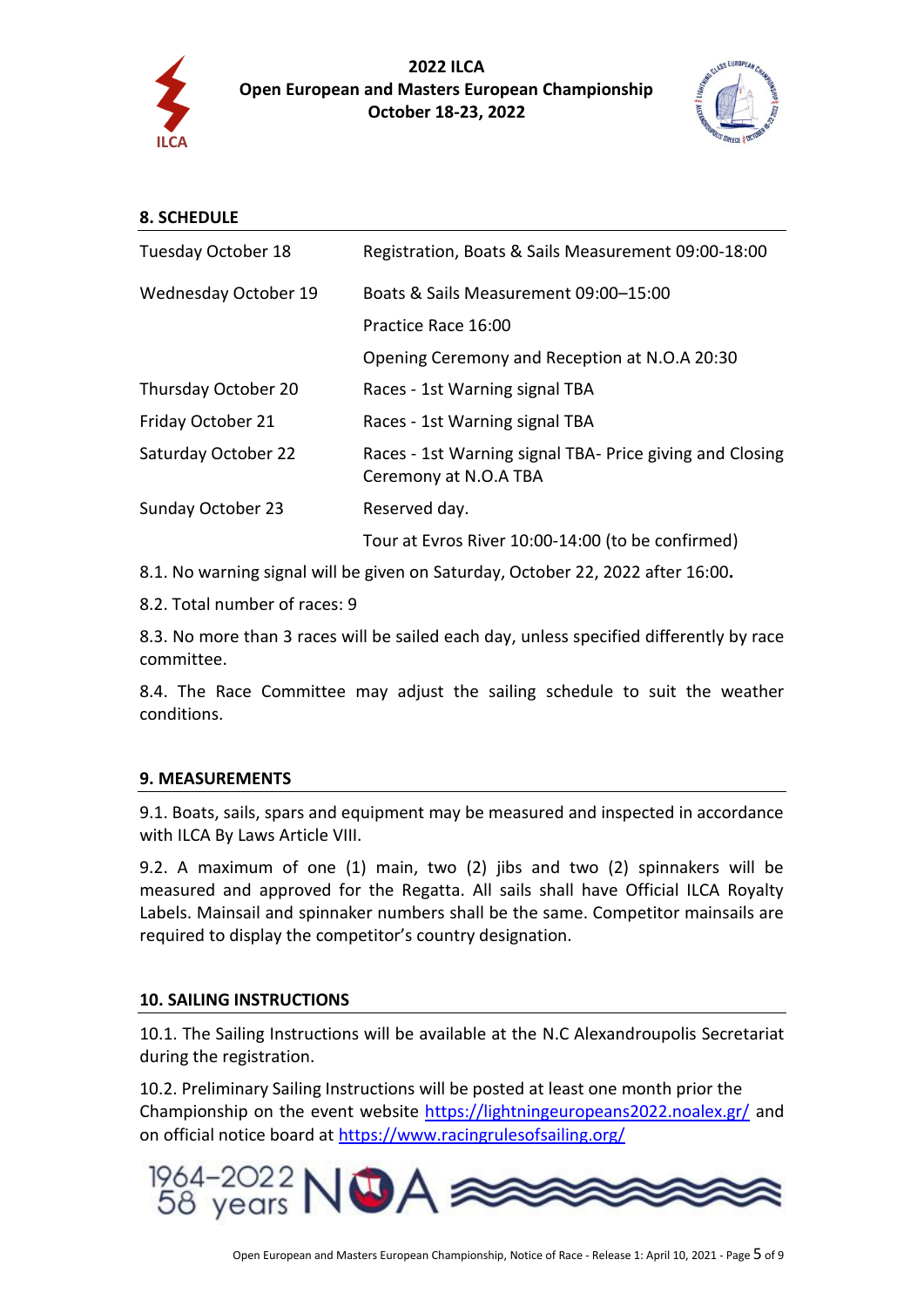



### **11. VENUE**

Sailing Venue: The races will take place in Thracian Sea, in the proximity of the port of Alexandroupolis.

## **12. THE COURSES**

The course to be sailed will be windward - leeward.

### **13. PENALTY SYSTEM**

13.1. Appendix P will apply.

13.2. The first two sentences of RRS 44.1 are changed to: 'A boat may take a One-Turn Penalty when she may have broken a rule of Part 2 or RRS 31 while racing. However, when she may have broken a rule of Part 2 while in the zone around a mark other than a starting mark, her penalty shall be a Two-Turns Penalty.'

13.3. After a race, a boat that may have broken a rule of Part 2 or RRS 31 while racing may take a Post-Race Penalty for that incident. The penalty shall be a Scoring Penalty, calculated as stated in RRS 44.3(c). However, RRS 44.1(a) and (b) apply. A boat takes a Post-Race Penalty by informing the race committee in writing and identifying the race number and when and where the incident occurred. The Post-Race Penalty shall be

13.3.a. 20%, if taken before the protest time limit, or

13.3.b. 30%, if taken after the protest time limit but before the beginning of a hearing involving the incident.

13.4. Insert a new sentence after the second sentence of RRS 44.1**:** "When an infringing yacht has its spinnaker drawing at the time of the infringement, drops it completely while taking her penalty, and resets it immediately and has it drawing after the penalty, the penalty is a One-Turn Penalty."

#### **14. INTERNATIONAL JURY**

An International Jury will be appointed in accordance with RRS 91(b). Its decisions will be final as provided in RRS 70.5.

#### **15. SCORING**

15.1. The Low point system of RRS Appendix A will apply.

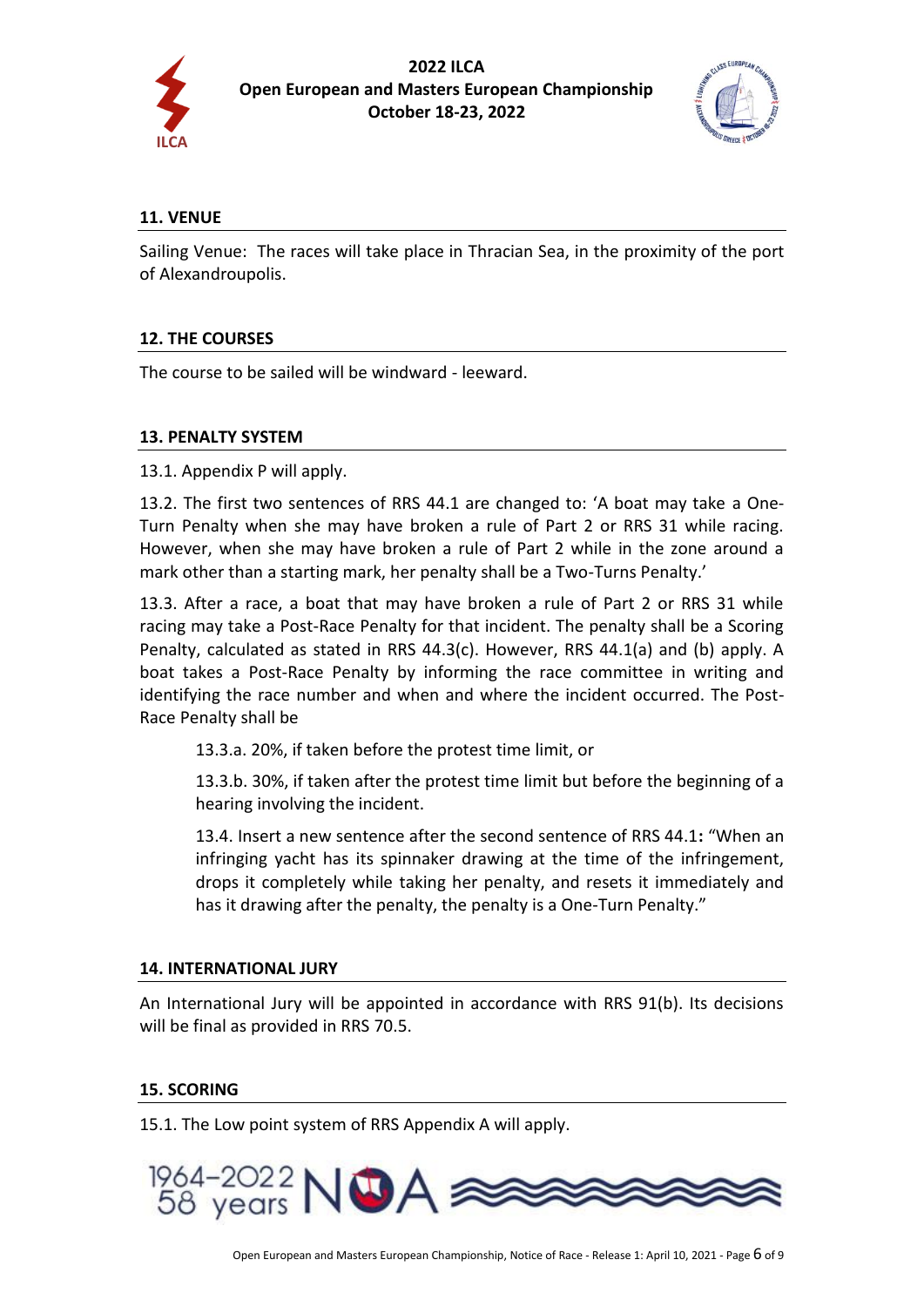



15.2. One race is required to be completed to constitute a regatta.

15.3. When fewer than six (6) races have been completed, a boat's score will be the total of her race scores

15.4. When six (6) or more races have been completed, a boat's series score will be the total of her race scores excluding her worst score.

# **16. SUPPORT BOATS**

16.1. Support boats shall be registered at the Race Committee before the beginning of the event and comply with the Support Boat Regulation for the Championship.

16.2. Support boats will be part of the security arrangement for the event.

16.3. Team leaders, coaches and other support personnel shall stay outside the racing area (defined as 100 meters outside the laylines of the course including the starting area) from the warning signal, until the last boat has finished the last race of the day. If a support boat fails to comply this requirement, they may be reported to the Protest Committee.

### **17. CHARTER BOATS:**

Organizing authority will announce charter boats availability through the event website <https://lightningeuropeans2022.noalex.gr/> in due time.

#### **18. BERTHING**

Berths for all the boats will be available at N.OA facilities and at the new floating pontoons at the small harbor of Alexandroupolis close to the club's facilities (TBC). Fenders and mooring lines will be required.

# **19. HAUL-OUT RESTRICTIONS**

The organizing authority will decide in time, about the hauling out of the boats depending on the availability of berths at the floating pontoon. In any case at least one crane will be available for the boats.

#### **20. DIVING EQUIPMENT AND PLASTIC POOLS**

Underwater breathing apparatus and plastic pools or their equivalent shall not be used around the boats between the preparatory signal of the first race and the end of the regatta.

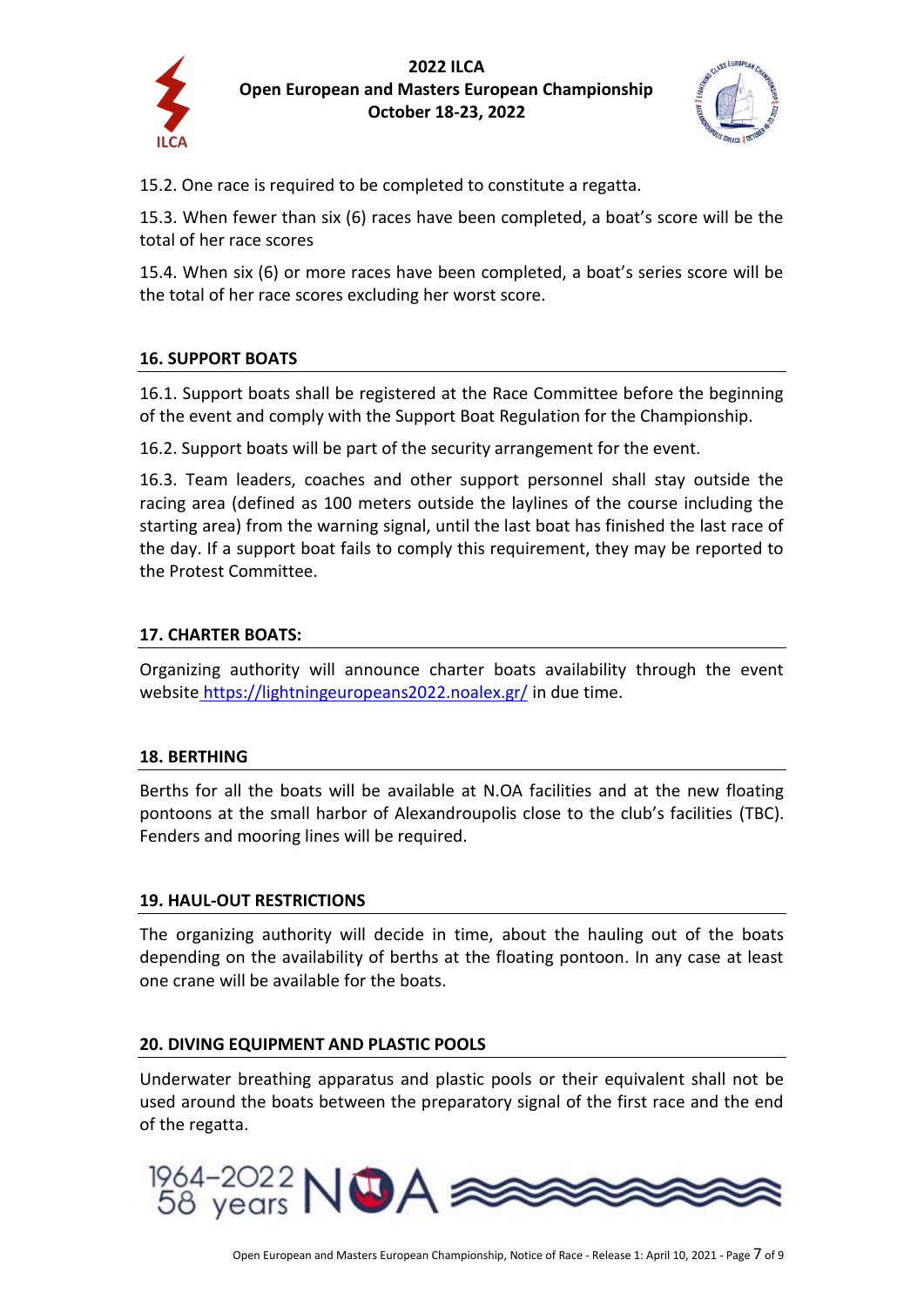



## **21. RADIO COMMUNICATION**

21.1. Except in an emergency, a boat that is racing shall not make voice or data transmissions and shall not receive voice or data communication that is not available to all boats.

21.2. Use of hand held VHF radios will be permitted for communication from the Race Committee to competitors on a predetermined (European VHF) channel to be specified in the Sailing Instructions. The Race Committee intends to use VHF radio to identify OCS boats after starts and otherwise communicate with the fleet on the water. Failure to receive a hail, for a hail to be made, the order of hails made, or receive other communications to the fleet shall not be cause for redress (this changes RRS 62).

#### **22. PRIZES**

Prizes will be given as follows:

22.1. Trophies will be awarded to the top three skippers and crews of the Open European and Masters European Championships.

22.2. The Perpetual trophy COPA CITTA DI NAPOLI will be awarded to the Winner of the 2022 European Championship and the DISTRICT OF FINLAND Perpetual Trophy to the Runner up (dedicated to crews/boats from Europe only).

22.4. Other trophies may be awarded in different categories of competitors.

#### **23. DISCLAIMER OF LIABILITY**

23.1. The Organizers, any Committee of the Regatta and any other person involved in the organization of the 2022 ILCA Open European and Masters European Championship, neither accepts any liability nor can be otherwise held liable for any physical or material damage, loss or claim, injury or death of an entrant or a third person or any other reason or event occurring prior to, during or after any race or at any other time in relation with the 2022 ILCA Open European and Masters European Championship.

23.2. The safety of any boat and her entire management shall be the sole responsibility of the competitor who must ensure that the boat is manned by experienced crew, sufficient in number and who are physically fit to face any weather conditions including bad weather taking into account the limitations of the boat and its equipment. The competitor must be satisfied as to the soundness of the hull, spars, rigging and all gear.

23.3. Neither the provision of the obligations and responsibility of the paragraph above, nor their invocation or implementation by the Organizers and the